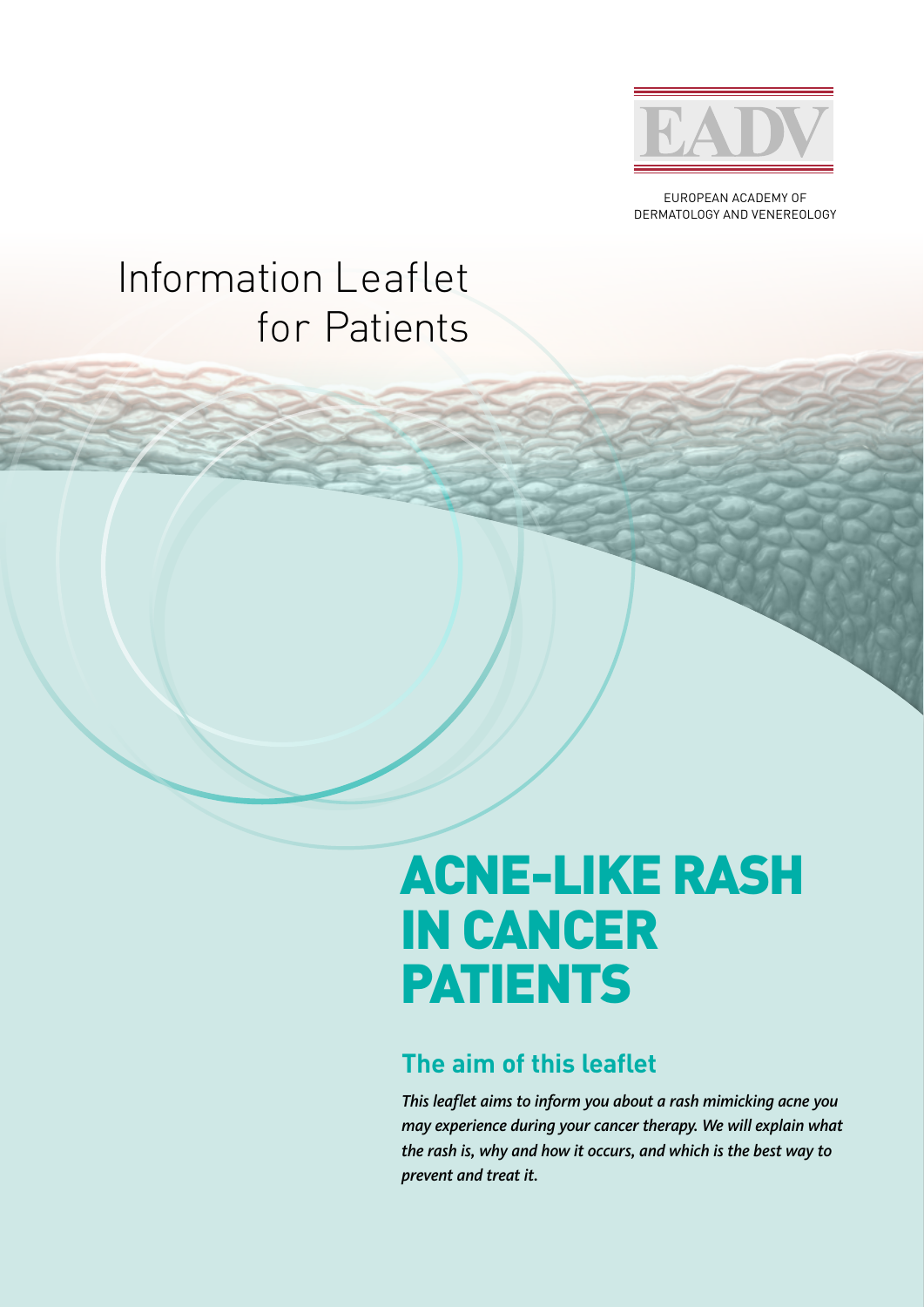## **ACNE-LIKE RASH IN CANCER PATIENTS**

#### What is an acne-like rash?

Papulopustular rash, sometimes referred to as acneiform eruption or acne-like rash, represents a common skin toxicity associated with the use of several anti-cancer treatments.

It usually appears within the first four weeks of treatment as multiple pimples and pustules on inflamed skin located on the scalp, face, upper chest, and back. This rash is usually not associated with cysts or blackheads which are present in true acne. This skin reaction may lead to poor compliance, drug interruption, and psychosocial discomfort.

#### Who is affected by acne-like rash?

The acne-like rash can occur in patients who are treated with a range of anti-cancer therapies which are currently approved for use in the treatment of several cancers, including certain types of lung cancer, colon cancer, pancreatic cancer, skin and breast cancers. It is commonly associated with targeted therapies inhibiting specific pathways (example: EGFR, MEK, mTOR). These targeted therapies include, but are not limited to, cetuximab, panitumumab, pertuzumab, gefitinib, erlotinib, afatinib, everolimus, trametinib, binimetinib. A lower incidence is reported with chemotherapeutic agents (example: taxanes) and medications prescribed for supportive care (such as prednisone).

#### How does acne-like rash appear, and what are the signs and symptoms?

The diagnosis of acne-like eruption in cancer patients is usually based on the observation of a sudden outbreak of red pimples, or white small bumps surrounded by red and dry skin that contain fluid, usually similar in appearance and size. The acne-like rash generally appears in sunexposed areas (face, neck, scalp, arms) and areas rich in oil glands (face, scalp, back, chest, and shoulders). Sometimes many pimples can appear in the same area. They can be associated with dry skin, itch, tenderness, or a burning sensation when you touch your skin.

Acne bumps can grow quite big and can be painful due to infection. Infection can be suspected if yellow crusts or pus is observed, with painful skin lesions, worsening a few days after the initial outbreak, or in case of persistent/ severe rash. You should contact your dermatologist or your health care team if any of these symptoms appear.

#### How is an acne-like rash treated?

In mild forms, the application of a non-oily skin moisturizer and a broad-spectrum sunscreen with a high sun protection factor (minimum 30) is useful to improve and protect the skin. It is recommended to bathe in cool or warm water and apply emollient skin moisturizer immediately after the bath. It is best to avoid overthe-counter products such as tea tree oil, organic products, as well as topical acne medications (benzoyl peroxide, tretinoin, adapalene, tazarotene) which induce dry skin and cause irritation.

People with a persistent or severe rash or lesions that are mainly found on the face may need medications to control redness, papules, pimps, and pustules. Treatment may include topical corticosteroids (such as hydrocortisone, methylprednisolone),